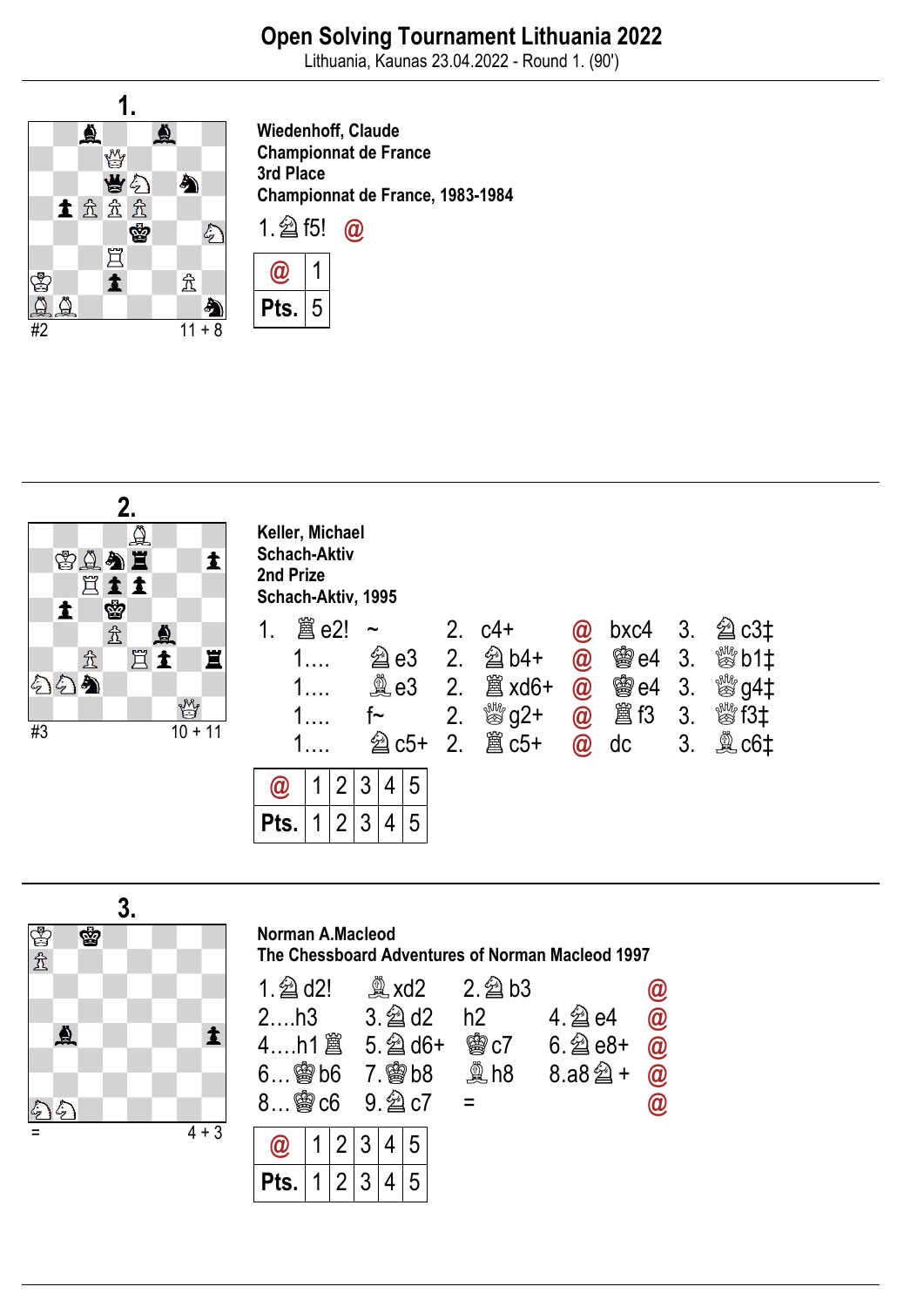Lithuania, Kaunas 23.04.2022 - Round 1. (90')





### Bacmeister, Kurt Die Welt 3rd Prize Die Welt, Jul 1966

|                       | 2. 2 f6‡ |                                   |          |            |            |                     |
|-----------------------|----------|-----------------------------------|----------|------------|------------|---------------------|
| $1$ c $\times$ d $5$  |          |                                   |          |            |            |                     |
| $1$ $2d$ d7           |          | <b>魯f8</b>                        |          |            |            |                     |
|                       |          | <b>魯f8</b>                        |          | [1]        |            | <b>曾g8 4. @ e7‡</b> |
|                       |          | $0 - 0$                           | 3. 2 e7+ | [1]        | 曾h8        | $4.97+$             |
| 1. $\hat{2}$ d5! [+1] |          | 1 $\hat{2}$ ×g6 2. $\hat{2}$ ×g6+ |          | 3.g7+/酋 c7 | [1]<br>[1] | 81                  |

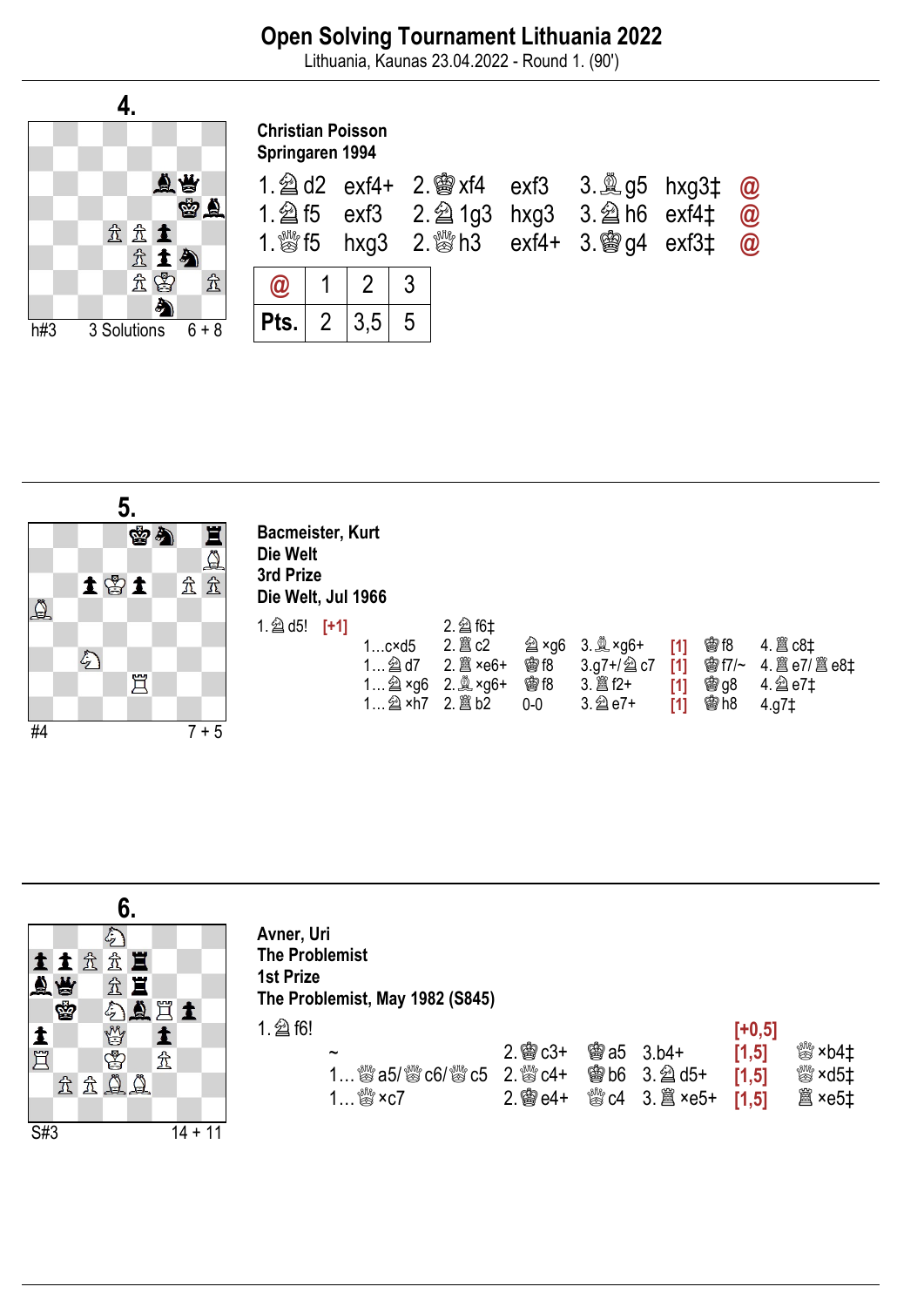Lithuania, Kaunas 23.04.2022 - Round 1. (90')

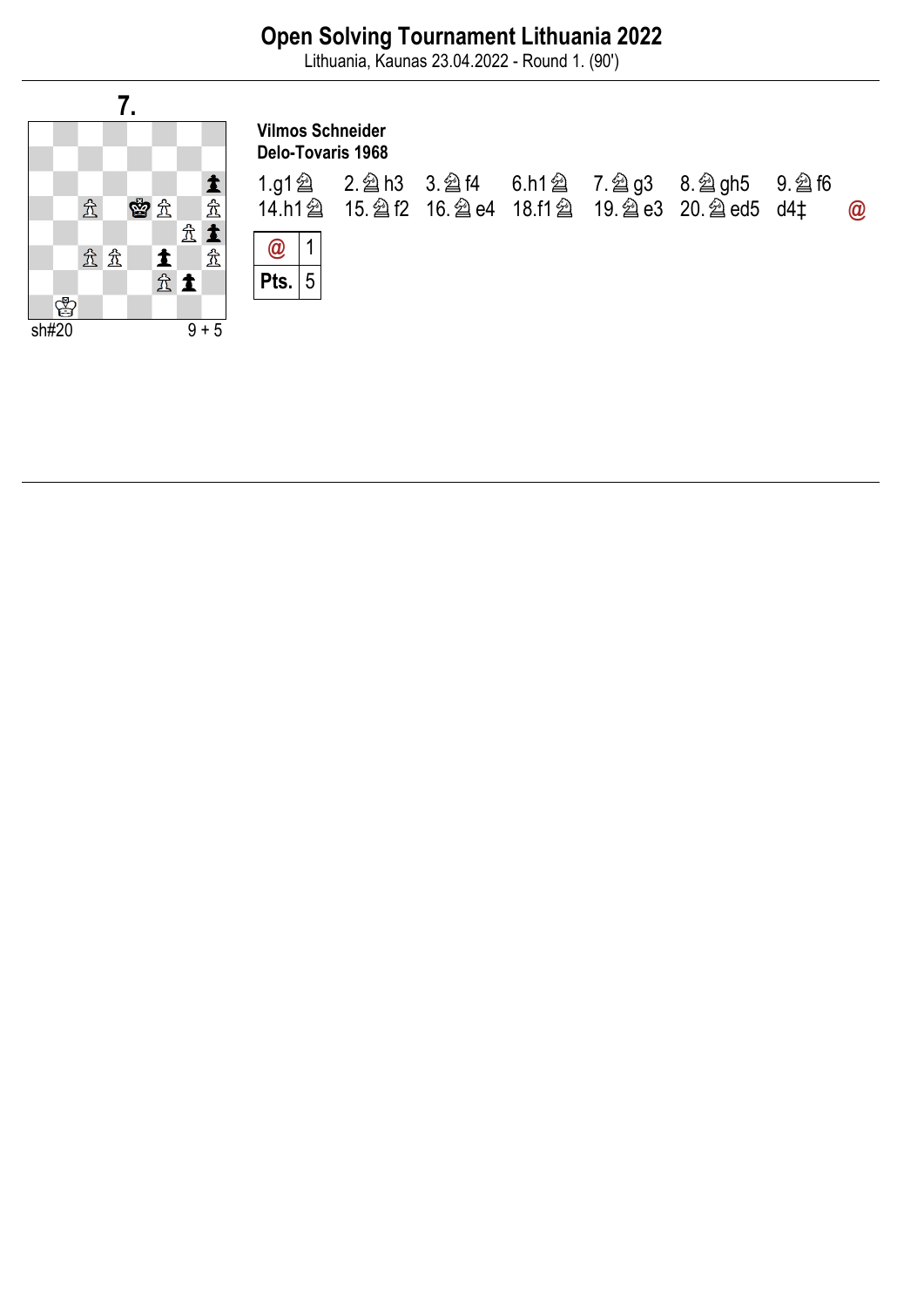Lithuania, Kaunas 23.04.2022 - Round 2. (90')



Shankar Ram, Narajan Die Schwalbe 1st prize, 1985 Die Schwalbe, 1985





| Szwedowski, Leopold Mieczysław<br>Probleemblad<br>3rd HM<br>Probleemblad, 1990 |  |                                                                             |               |     |                         |                     |  |  |  |
|--------------------------------------------------------------------------------|--|-----------------------------------------------------------------------------|---------------|-----|-------------------------|---------------------|--|--|--|
| 1. $\hat{2}$ f5! [+1]                                                          |  | 1 $\stackrel{a}{\leq}$ ×f5 2. $\stackrel{a}{\leq}$ f3+<br>1 2 × f5 2. 2 c5+ | $2.$ $\%$ e3+ | [1] | 曾×f5<br>h ×f3<br>会 $-5$ | $3.94+$<br>3. 2 c5‡ |  |  |  |

| $\cdots$ $\cdots$ $\cdots$ $\cdots$ |  |  |
|-------------------------------------|--|--|
|                                     |  |  |



| Anatoly Styopochkin, Vyacheslav Anufriev<br><b>Shakhmatna Misl 1989</b> |  |            |                  |     |  |  |  |  |  |  |
|-------------------------------------------------------------------------|--|------------|------------------|-----|--|--|--|--|--|--|
| 1. $\triangleq$ f6    簄 f5                                              |  | $2.2$ $c8$ |                  | [1] |  |  |  |  |  |  |
| 2 窗h5 3. 窗f7                                                            |  |            |                  | [1] |  |  |  |  |  |  |
|                                                                         |  |            | <b>幽h4</b> 6.鼻e7 | [1] |  |  |  |  |  |  |
| 6h5 7. \$16                                                             |  |            |                  | [1] |  |  |  |  |  |  |
|                                                                         |  |            |                  |     |  |  |  |  |  |  |
|                                                                         |  |            |                  |     |  |  |  |  |  |  |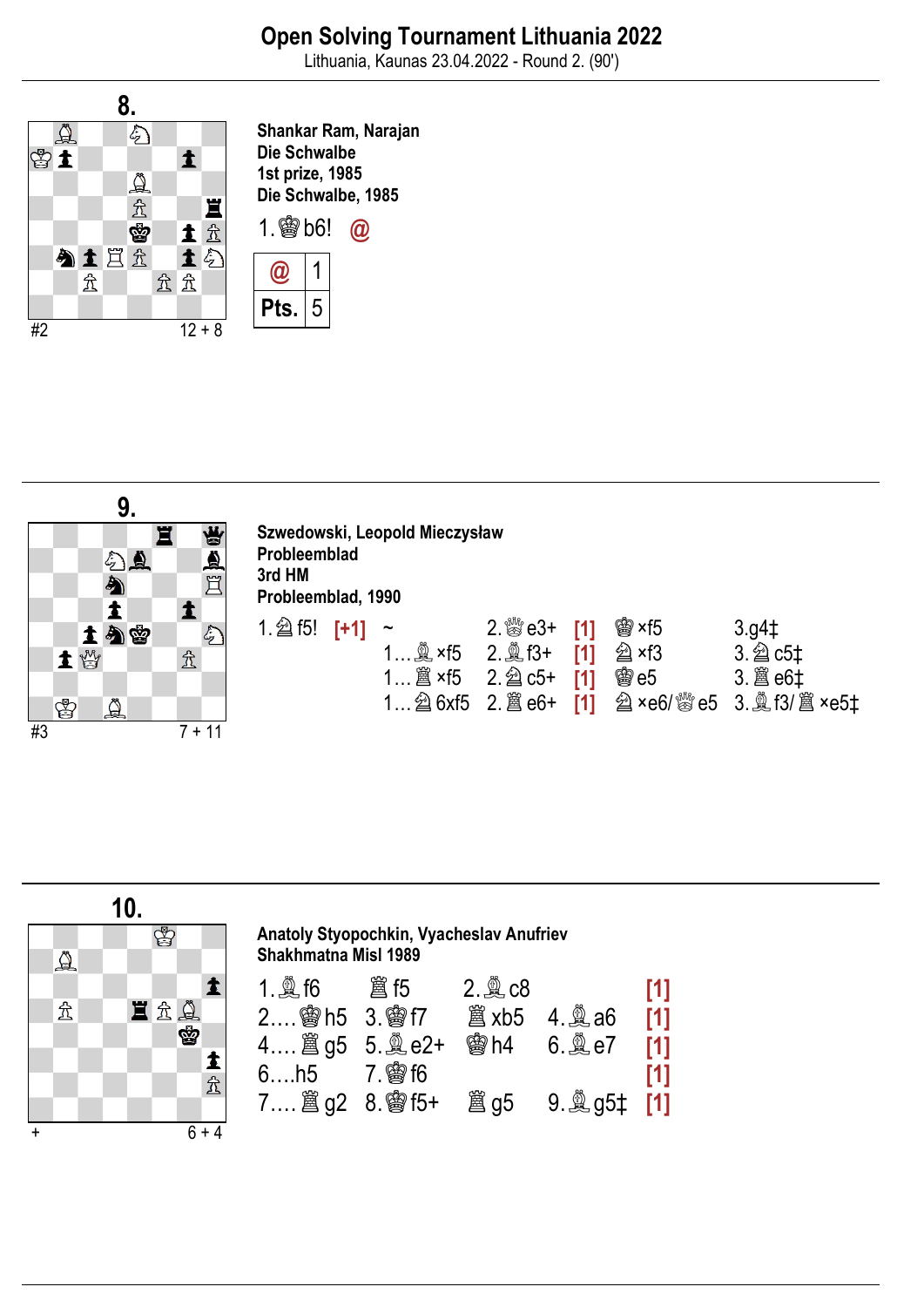Lithuania, Kaunas 23.04.2022 - Round 2. (90')